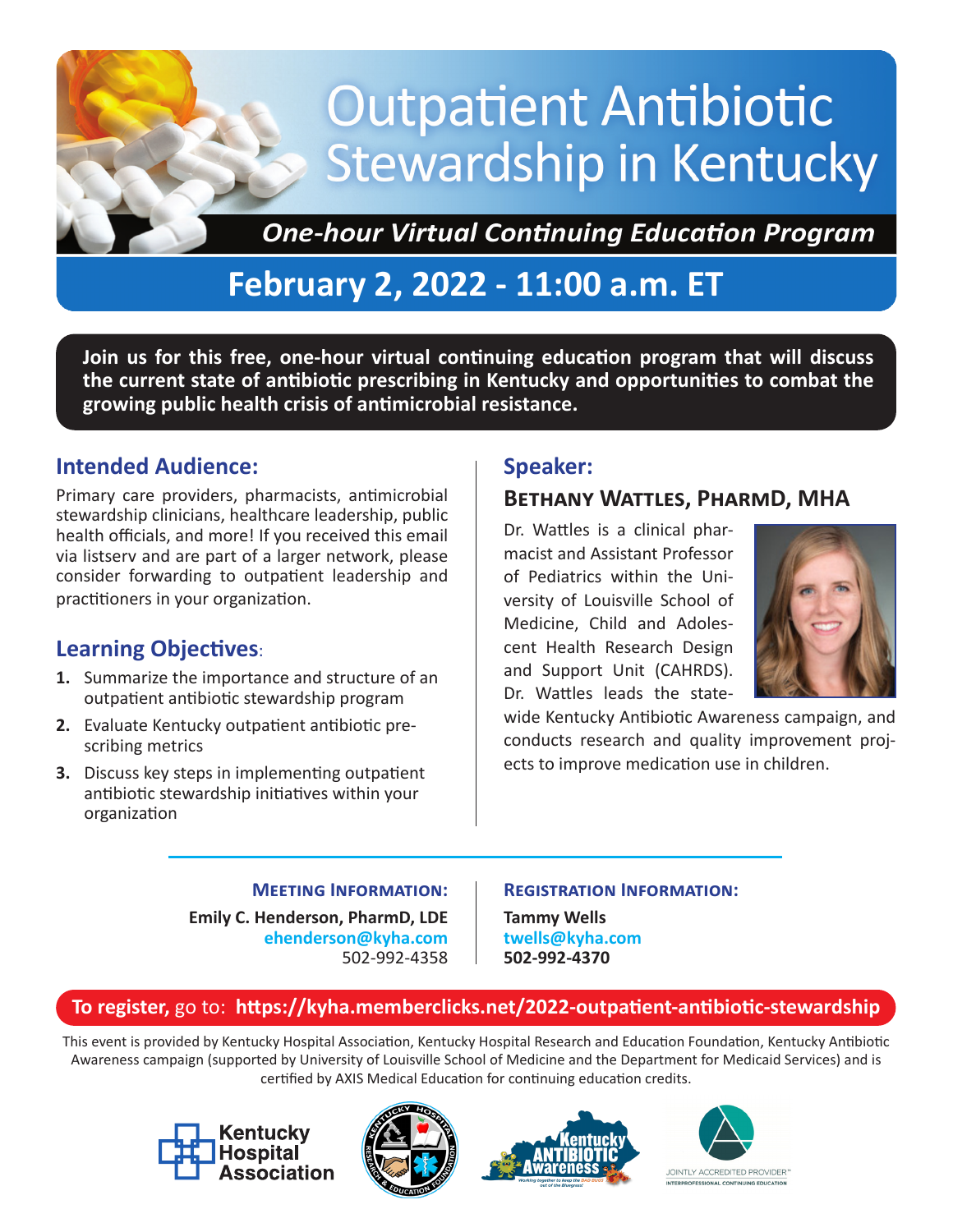# **Outpatient Antibiotic Stewardship in Kentucky**

#### **This educational activity is jointly provided by AXIS Medical Education and Kentucky Hospital Association**

| <b>WHEN:</b>            | February 2, 2022                                                                                                                                                                                                                                                                                                                                                                                          |
|-------------------------|-----------------------------------------------------------------------------------------------------------------------------------------------------------------------------------------------------------------------------------------------------------------------------------------------------------------------------------------------------------------------------------------------------------|
| <b>WHERE:</b>           | Webinar, 11:00 am-12:00 pm ET                                                                                                                                                                                                                                                                                                                                                                             |
| <b>TARGET AUDIENCE:</b> | This webinar is being offered free of charge to physicians, nurses, pharmacists,<br>and other quality improvement leaders.                                                                                                                                                                                                                                                                                |
| <b>WHAT:</b>            | Dr. Bethany Wattles will present an educational webinar to<br>outpatient/ambulatory providers across the state of Kentucky. The webinar will<br>focus on outpatient efforts to improve antibiotic stewardship. The CDC core<br>elements for antibiotic stewardship will be discussed and education provided on<br>how to successfully implement and improve stewardship efforts currently in<br>practice. |

#### **LEARNING OBJECTIVES:**

- 1. Summarize the importance and structure of an outpatient antibiotic stewardship program
- 2. Evaluate Kentucky outpatient antibiotic prescribing metrics
- 3. List key steps in implementing outpatient antibiotic stewardship initiatives within their organization

#### **INSTRUCTORS:**

Bethany Wattles, PharmD, MHA Clinical Pharmacist University of Louisville School of Medicine Child and Adolescent Health Research Design and Support Unit

For questions, please contact Melanie Moch at KHA: mmoch@kyha.com , 502‐992‐4328.

#### **ACCREDITED CONTINUING EDUCATION Accreditation Statement**



JOINTLY ACCREDITED PROVIDER<sup>®</sup><br>Intersections continuum continuum continuum care in In support of improving patient care, this activity has been planned and implemented by AXIS Medical Education and Kentucky Hospital Association. AXIS Medical Education is jointly accredited by the Accreditation Council for Continuing Medical Education (ACCME), the Accreditation Council for Pharmacy Education (ACPE), and the American Nurses Credentialing Center (ANCC), to provide continuing education for the healthcare team.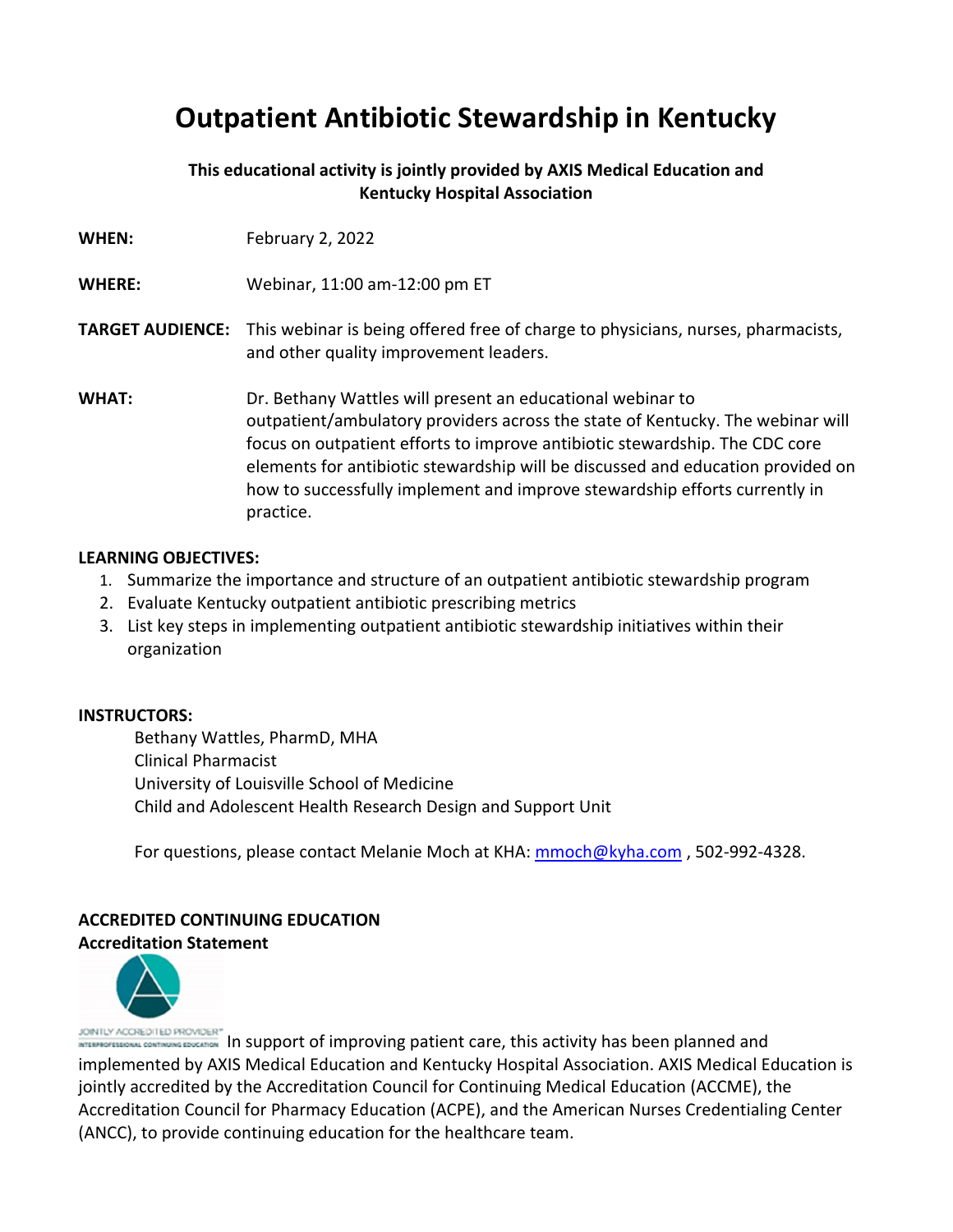

This activity was planned by and for the healthcare team, and learners will receive 1.0 Interprofessional Continuing Education (IPCE) credit for learning and change.

#### **Credit Designation for Physicians**

AXIS Medical Education designates this live activity for a maximum of 1.0 *AMA PRA Category 1 Credit(s)™.* Physicians should claim only the credit commensurate with the extent of their participation in the activity.

#### **Credit Designation for Pharmacists**

This knowledge‐based activity is approved for 1.0 contact hours of continuing pharmacy education credit UAN JA4008106‐9999‐22‐003‐L01‐P.

#### **Credit Designation for Nursing**

AXIS Medical Education designates this continuing nursing education activity for 1.0 contact hour. *Learners are advised that accredited status does not imply endorsement by the provider or ANCC of any commercial products displayed in conjunction with an activity.*

#### **AXIS Contact Information**

For information about the accreditation of this program please contact AXIS at info@axismeded.org.

#### **Disclosure of Conflicts of Interest**

AXIS Medical Education requires faculty, instructors, authors, planners, directors, managers, reviewers and other individuals who are in a position to control the content of this activity to disclose all real or apparent conflicts of interest they may have with ineligible companies. An ineligible entity is any organization whose primary business is t producing, marketing, selling, re‐selling, or distributing healthcare products used by or on patients. All relevant conflicts of interest are identified and mitigated prior to initiation of the planning phase for an activity.

AXIS has mitigated and disclosed to learners all relevant conflicts of interest disclosed by staff, planners, faculty/authors, peer reviewers, or others in control of content for this activity. Disclosure of a relationship is not intended to suggest or condone bias in any presentation but is made to provide participants with information that might be of potential importance to their evaluation of a presentation or activity. Disclosure information for faculty, authors, course directors, planners, peer reviewers, and/or relevant staff is provided with this activity.

**The faculty, Bethany Wattles, PharmD, MHA,** reports that she has received research grants from Merck Investigator Studies Program in any amount during the past 24 months.

The **directors, planners, managers and reviewers** reported the following financial relationships they have with any ineligible company of any amount during the past 24 months: